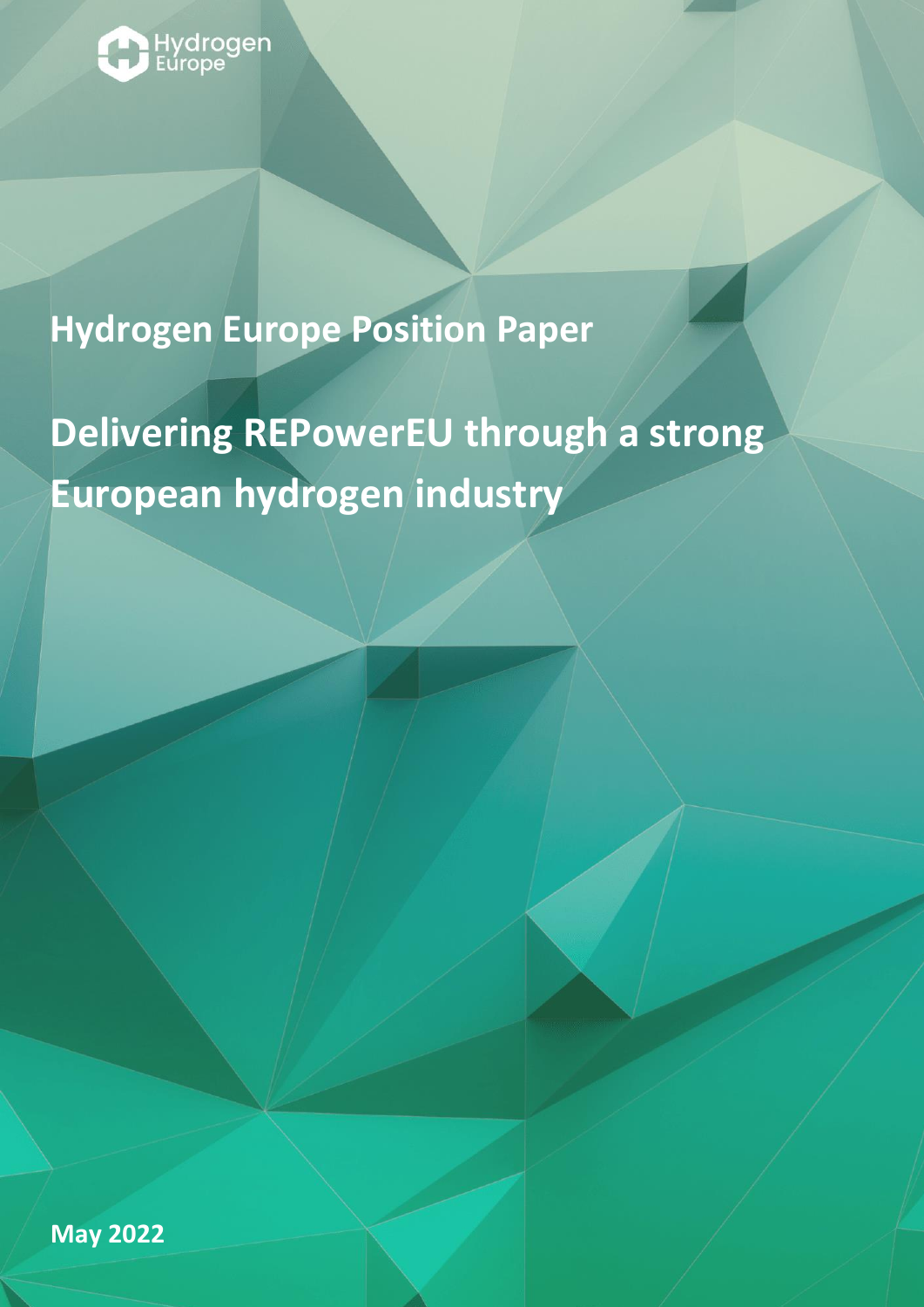# Executive summary

#### Context and introduction

The industry stands ready to expand its manufacturing capacities and to support the expected exponential market growth for renewable and low carbon clean hydrogen. This will be driven by the climate-driven Fit for 55 policies and targets and the recently renewed ambition to decrease dependency from Russian oil and gas, as part of the REPowerEU communication. The communication proposes the Hydrogen Accelerator as one of its main pillars, sets out a strategy to double the previous EU renewable hydrogen target to 10 million tons of annual domestic production, plus an additional 10 million tons of annual hydrogen imports. Meeting these targets requires the EU to significantly upscale its manufacturing capacities for innovative equipment such as electrolysers.

By 2025, European manufacturers of electrolysers are aiming to deliver a combined production capacity of approx. 25 GW per year<sup>1</sup>. Considering that production capacity will continue to increase after 2025, this would be sufficient to guarantee at least a cumulative installed basis of around 100 GW by 2030<sup>2</sup>. This is far above what is required to fulfill the current RFNBO target proposal which is estimated at 5.6 million tons of H2 by 2030.

Infrastructure will also need to be quickly developed and retrofitted for allowing the transportation, distribution, and storage of hydrogen, both domestically produced and imported from countries with great renewable energy resources. New investments in any gas import terminals and pipeline should be future-proved, hydrogen ready.

#### Key Recommendations for policy makers

- Increase the renewable energy target to at least 45% by 2030.
- Keep the ambition of the 50% RFNBOs binding target in industry by 2030.
- Ensure the 2.6% RFNBOs target in the transport sector is maintained and consider an increase of up to 5%.
- Introduce intermediary targets in 2027 for both targets in industry and transport and corrective measures should the target not be on truck.
- Maintain the current ambition of the Alternative Fuels Infrastructure Regulation proposal in Member States. This includes binding targets for hydrogen refuelling stations in both main the TEN-T corridors and comprehensive network, as well as in the urban nodes. It also includes minimum refuelling capacities (2ton hydrogen per day) and liquid hydrogen stations.
- Increase the 2030 sub-target for synthetic aviation fuel (e.g., e-kerosene) from the currently proposed 0.7%, in line with a 5% target before 2035.
- Keep temporal correlation to a monthly resolution in the Delegated Act on RFNBOs, fostering the optimization of electrolysers, decreasing the need to oversize the renewable power assets, increasing power grids utilization, reducing compliance-related costs, and eventually limiting the cost of renewable hydrogen.
- Ensure a grandfathering clause on additionality for hydrogen projects commissioned before 2027 in the Delegated Act on RFNBOs to reduce regulatory risk and incentivize first movers in a nascent market.
- Consider as additional those existing renewable energy power plants that are already out of support scheme and are approaching a decommissioning decision.
- Define low carbon hydrogen by 2023, with high-level principles already agreed in the Hydrogen and decarbonised gas package.
- Consider introducing thresholds in the Industrial Emissions Directive to treat the various H2 production sites different depending on their sizes.

<sup>&</sup>lt;sup>1</sup> This is based on Power consumption. Please note that the recently signed Joint Declaration among electrolyser manufacturers and the [European Commission](https://ec.europa.eu/commission/presscorner/detail/en/ip_22_2829) refer to 17.5GW of electrolyser output (Low heating value), considering a 70% electrolyser efficiency.

<sup>&</sup>lt;sup>2</sup> Producing 10mTons of hydrogen would require 90 to 100 GW of electrolyser capacity, considering utilization factors between 58 and 64% and efficiency rate of 50kWh/kg of H2.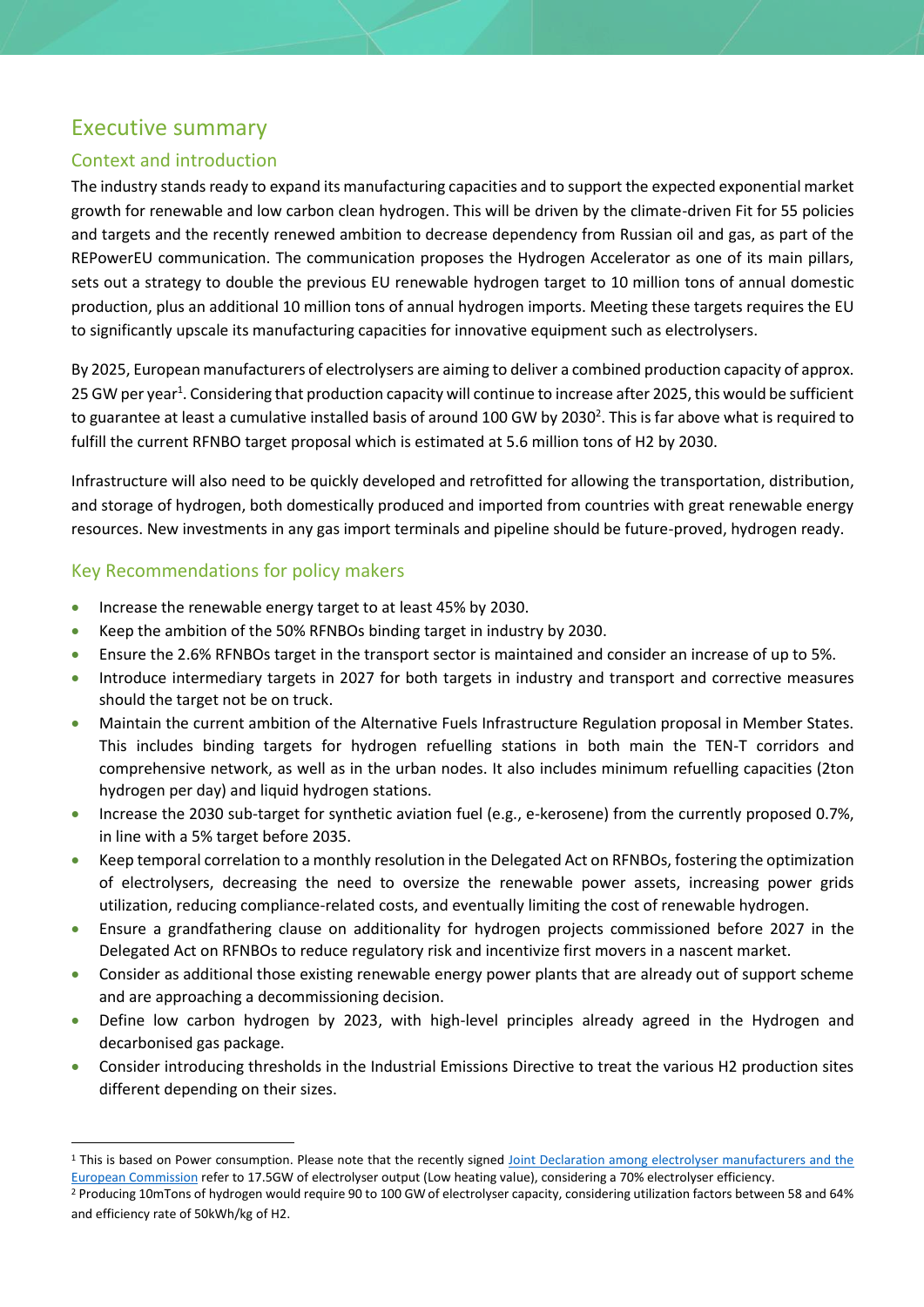# 1. Increasing hydrogen market demand and providing visibility to the industry

#### **a) Increase the ambition of RFNBOs in end-use sectors to reduce fossil fuel dependency**

Replacing fossil-based hydrogen with renewable hydrogen is a top priority for Europe and thus a strong signal to the market is needed. Expanding the use of renewable hydrogen across the energy system is one of the most effective ways to reduce dependency on natural gas and oil. By doing so we, we support further emission reduction and allow renewables to access all types of energy uses. **We therefore call on the European policy makers to increase the renewable energy target to at least 45% by 2030.** 

**Renewable hydrogen in industry:** The European Commission's current proposal on a binding target for industry use of RFNBOs is crucial. **European policy makers must keep the ambition of the 50% RFNBOs binding target by 2030**. Moreover, Hydrogen Europe encourages the co-legislators to **introduce an intermediary target by 2027 to ensure the sector is on track**, as it is currently discussed in the European Parliament.

**Renewable hydrogen in transport**: The current target of **at least 2.6% of the final energy demand with RFNBOs should be maintained**. Furthermore, Hydrogen Europe encourages policymakers to consider an upward revision of this target and include intermediate targets which could help the transport sector increase its GHG saving target beyond the currently proposed 13%. Hydrogen will play a major role in tackling emissions in transport, as such an adequate number of refueling infrastructure across Europe's main transport corridors is essential. Hydrogen Europe calls for maintaining **the current ambition in the AFIR proposal and ensuring it is not watered down in the capitals<sup>3</sup> . In this sense, we urge to preserve the binding targets for HRS**, as proposed by the co-legislators in the European Parliament.

Hydrogen Europe considers that the GHG saving ambition in the aviation and maritime sectors must be reconsidered as well. As part of the ReFuelEU Aviation**, the 2030 sub-target for synthetic aviation fuel (e.g., ekerosene) should be increased from the currently proposed 0.7%, in line with a 5% target before 2035<sup>4</sup>. We also** suggest introducing an intermediate target as of 2025 to facilitate and monitor implementation. As part of refuelEU Maritime, we should introduce a 2030 sub-target for ships to consume at least 6% of e-fuels. This could be complemented with mandatory refueling points in European ports.

**Renewable hydrogen in power and heating**: Beyond industry and transport, hydrogen can also play an important role in decarbonising heating for industry and buildings, in combination with other technologies such as heat pumps and electric heating technologies. It will also play a central role in power generation<sup>5</sup>, helping to decrease dependency on natural gas and enable larger shares of variable renewables in the system. The role of hydrogen in these sectors should be further assessed and considered in view of the current energy supply crisis.

#### **b) Adequately define all types of hydrogen and bullet proof respective methodologies**

It is of paramount importance to review the targets for renewable hydrogen while reviewing the overall EU renewable energy ambition. This is central to kick-starting the roll out of hydrogen technologies in record time which can only happen with a clear regulatory framework for producers and off takers of renewable and lowcarbon hydrogen. Having a set of clear definitions for different types of hydrogen and clear methodologies to calculate their carbon footprint is key. These rules will be detailed in two delegated acts  $(DA)^6$  and will fundamentally determine the capacity of Europe to channel necessary investments into the production of

<sup>6</sup> The European Commission plans to publish these documents on 18 May 2022 for one-month public consultation/approval by Member states

<sup>&</sup>lt;sup>3</sup> [Joint letter](https://hydrogeneurope.eu/wp-content/uploads/2022/05/Joint-letter-on-alternative-fuels-infrastructure.pdf) by IRU, ACEA, T&E and Hydrogen Europe, 4 May 2022

<sup>4</sup> Hydrogen Europe [position paper on ReFuelEU Aviation,](https://hydrogeneurope.eu/wp-content/uploads/2021/12/HydrogenEurope-ReFuelEU-Aviation-position-paper.pdf) November 2021,

<sup>5</sup> [Barriers and mitigation Measure for clean hydrogen,](https://ec.europa.eu/growth/document/download/5b759bcc-db55-49ad-b0d4-bf0e16255aab_en) pag.39, Energy Roundtable of the European Clean Hydrogen Alliance, October2021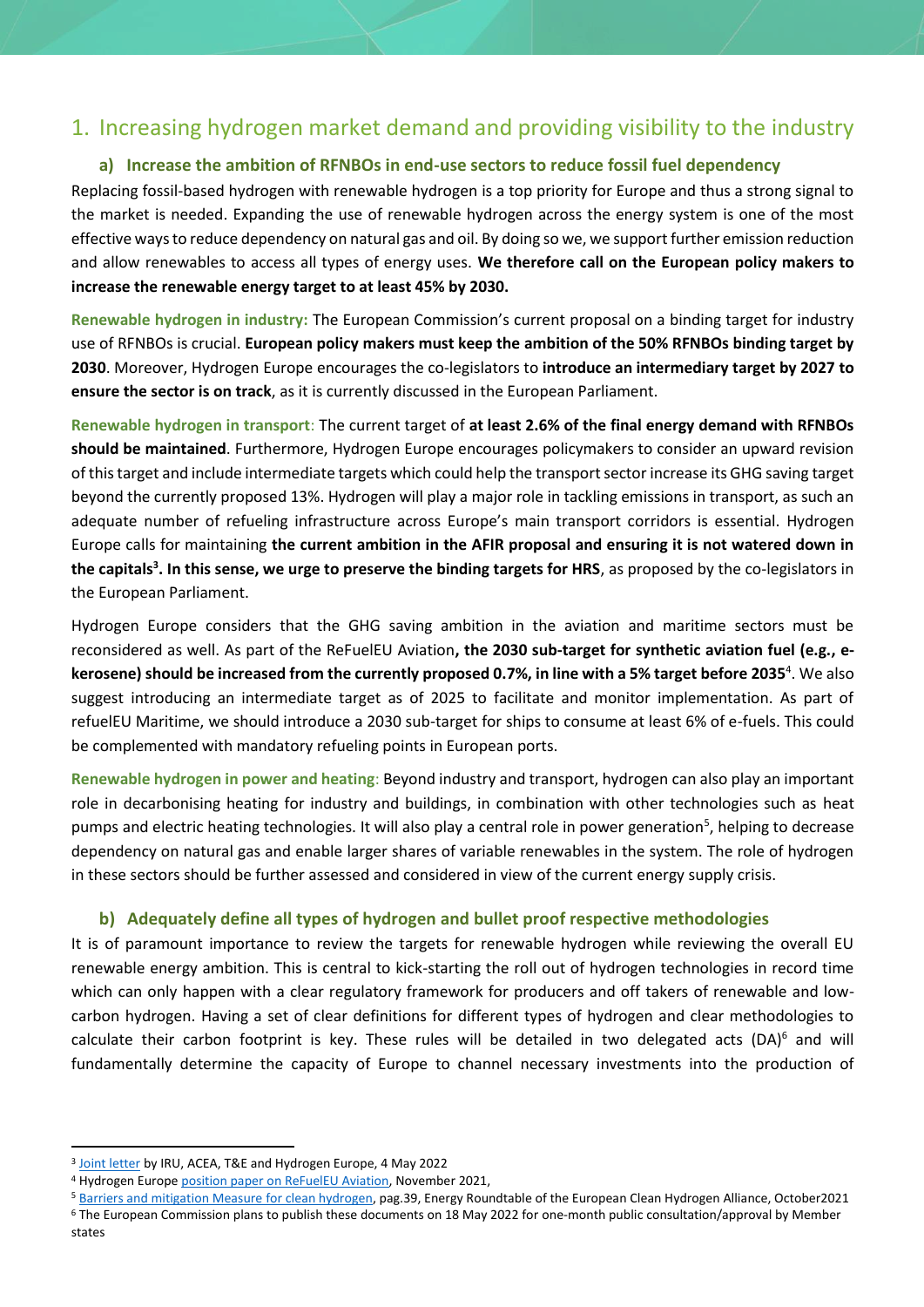renewable hydrogen. Upscaling these technologies quickly will be key to confronting today's energy security challenges.

**The Delegated Act (DA) on Article 27.3** must provide a clear, feasible and pragmatic approach to accounting renewable electricity for hydrogen production when connected to the power grid. In particular:

- **Strict requirements on temporal correlation will slow down project implementation** in the EU and increase the costs of hydrogen with undesirable knock-on effects on the competitiveness of European hydrogen producers, off-takers, and electrolyser manufacturers. The motivation of the European Commission to include strict temporal correlation stems from the idea that running an electrolyser 24/7 could increase the GHG emissions in the energy system as a whole. However, running an electrolyser for up to 5,000 hours a year would have positive impacts on the power system.<sup>7</sup> Hydrogen producers will avoid buying power from the market when hourly emissions are high as these hours are directly correlated with very high electricity prices. An hourly temporal correlation as currently suggested will strongly limit the ability of hydrogen producers to produce above 40% of the time for most parts of Europe (or 3,500 hours) unless the projects are extremely oversized (e.g., 1200 MW of renewables for a 200 MW electrolyser) and incorporate large batteries, leading to significantly higher costs of hydrogen**. Temporal correlation should be kept to a monthly resolution**<sup>8</sup> to foster the optimisation of electrolysers, increase power grids utilisation, reduce administrative and compliance-related costs, and eventually limit the cost of renewable hydrogen for the whole European economy. As the power system continues to increase the share of renewable energy, moving to a shorter temporal resolution (e.g., daily) could be assessed.
- **Ensuring additionality** is another legislative requirement for the deployment of renewable hydrogen. The European Commission is contemplating to apply this principle as of 2027, which should allow the sector sufficient time to synchronise the development of both renewable power plants and hydrogen production facilities. For those projects commissioned before this deadline, a grandfathering clause should be ensured to reduce regulatory risk and incentivise first movers in a nascent market. In addition, existing renewable energy power plants that are already out of support scheme and are approaching a decommissioning decision should also be eligible to count as additional.

#### **c) Define low-carbon hydrogen in 2023**

Low-carbon hydrogen is expected to received special treatment with regards to injection tariffs (as proposed by the European Commission in the Hydrogen and Decarbonised Gas Package). And it is also eligible for state-aid support, as defined in the new Guidelines on State aid for Climate, Environmental Protection and Energy (CEAAG)<sup>9</sup>. Such support could take the form of Carbon Contracts for Difference to attract investment in industrial sectors. However, there is not yet any definition of low-carbon hydrogen and the European Commission is only aiming to provide one in 2024, through a Delegated Act. This creates investment uncertainty and thus blocks projects from being financed. **This should be done as soon as the definitions of renewable hydrogen and the methodologies to calculate GHG emissions of e-fuels are determined, and thus the process should be finished by 2023.**

<sup>7</sup> Understanding RED II - [What is the CO2 emissions impact of the rules defining hydrogen as "green"?](https://www.frontier-economics.com/uk/en/news-and-articles/news/news-article-i8947-what-is-the-co2-emissions-impact-of-the-rules-defining-hydrogen-as-green/), Frontier Economic, November 2021

<sup>8</sup> Renewable Hydrogen Coalition [policy asks on the Art. 27.3 delegated act.](https://renewableh2.eu/wp-content/uploads/RHC-letter-on-additionality_17.12.2021.pdf)

<sup>9</sup> [https://ec.europa.eu/competition-policy/sectors/energy-and-environment/legislation\\_en](https://ec.europa.eu/competition-policy/sectors/energy-and-environment/legislation_en)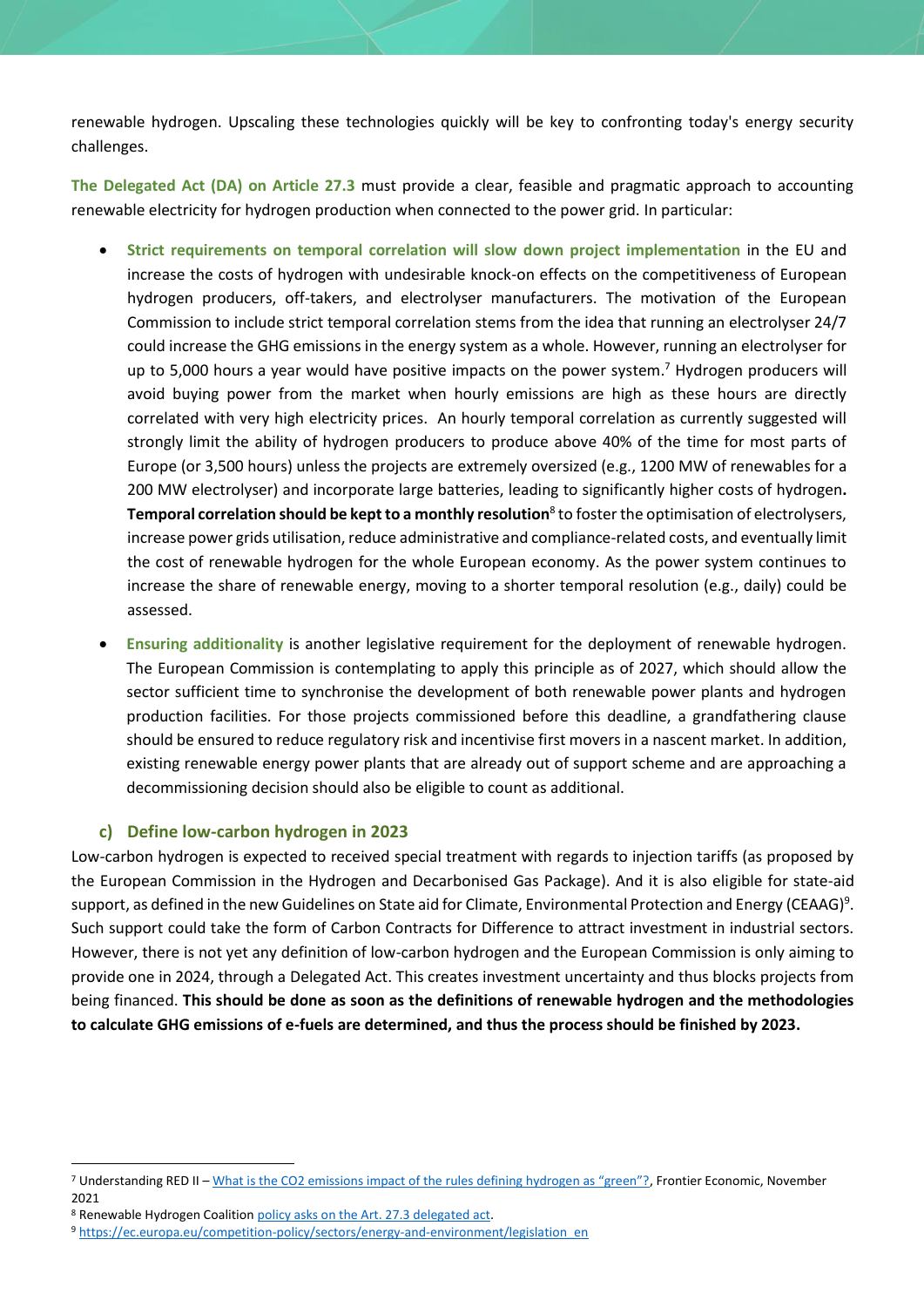#### **d) The Hydrogen and Decarbonised Gas Package should factor in the nascent nature of the hydrogen sector**

Delivering large quantities of hydrogen to industry, transport and buildings will require important infrastructure upgrades for the transmission, distribution, and storage.

Hydrogen demand and supply will need to be balanced with long-term storage, e.g., seasonal fluctuations. Long term storage could take the form of ammonia tanks, repurposed underground salt caverns and potentially even depleted gas fields. Building the hydrogen infrastructure, including the transmission backbone and large hydrogen storage sites is an urgent and colossal task that will require a collective industry effort. The European Commission should reassess the proposed unbundling rules against the backdrop of the war in Ukraine. And should also start thinking about options on how variable renewables could be incentivised to deliver dispatchable energy around the year (using hydrogen as a key storage medium, then re-electrifying it with hydrogen to power).

#### **e) Put in place simple and quick procedures for renewable hydrogen projects as part of the Industrial Emissions Directive**

Permitting is key bottleneck for the execution of large-scale energy infrastructure. The experience of renewable energy generating installations, especially onshore wind, is a major cause for concern at a time when scaling renewable electricity is essential. While it is laudable that governments and the European Commission are aiming to tackle this issue by proposing simplified and accelerated procedures, such measures should be extended to electrolyzer projects to avoid similar barriers. It should be acknowledged that not all hydrogen production processes affect the environment and human health in the same way. Electrolysis projects are less emissionintensive than other forms of industrial activities and hydrogen production and as such should be treated differently.

Currently, the Industrial Emissions Directive treats all type of hydrogen production routes and project sizes in the same fashion, putting a great regulatory burden on smaller projects**. The European Commission and other European Institution should consider introducing thresholds to treat the various production sites differently depending on their size.** 

In addition to the environmental-related aspects, projects are also subject to long processes driven by administrative bottlenecks: lack of sufficient and/or qualified staff, lack of a digital platforms for the submission of documentation, lack of a single contact point, various public authorities involved, etc. **The duration of the overall administrative process should be limited also for the development of hydrogen production facilities, similarly to how renewable electricity projects are treated as part of the Renewable Energy Directive.** 

#### **f) Provide clarity on RFNBOs certification**

It is very important to work with harmonized, coherent, and consistent certification schemes for hydrogen that can be recognised and used at a global level. Such certification schemes could allow to use a single methodology to calculate the greenhouse gas (GHG) emissions and life cycle assessment (LCA) of hydrogen. The industry is committed to carry out LCAs for transparency and accountability when producing hydrogen and hydrogen derived fuels. However, there are currently many systems under development. **The EC should provide as soon as possible clarity on which voluntary schemes are qualified to certify RFNBOs.**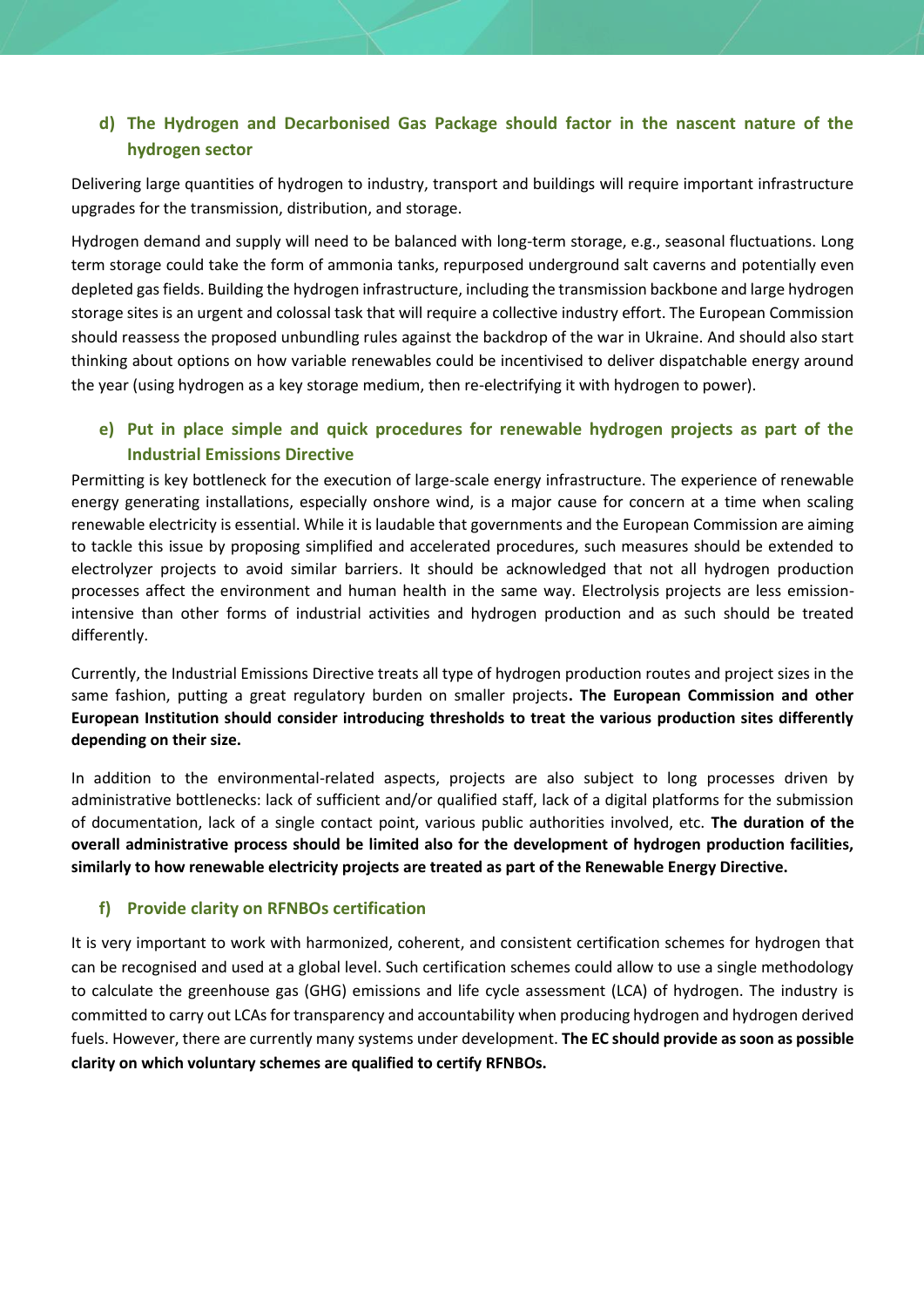# 2. Investment needs for a strong European electrolysers and components manufacturing base

#### **a) Accelerating IPCEI process**

The European Commission should accelerate the process for the approval of IPCEI programs at national level. In addition, it is important to consider a revision of the process and its configuration to facilitate a more dynamic approach that is responsive to the industry needs and that supports operational expenses. Waiting over 2 years for Commission approval can jeopardise projects and put companies, especially SMEs, at high investment risks due to large uncertainty.

#### **b) Support electrolyser manufacturing to ensure scalability**

The demand for high quality and price competitive European electrolysers is rapidly growing. The manufacturing base needed to tackle the expected rapid growth is not yet in place. The main reason behind is the lack of a clearly defined regulatory framework. Government-backed support to limit the investment risk and foster a positive business case for off-takers is highly needed. And while large electrolysers that work efficiently and over long periods of time are already on the market today, they are mostly produced by manual processes. This process is time-consuming, resource intensive and more costly. It is urgent to focus the industry capacity on technologies that are scalable, can be done on serial production and can be modularly adapted to their functionality and site conditions.

**National and European schemes should focus on reducing the investment risk and on establishing the serial production of electrolysers in a manner that is not limited to specific technologies**. Programs such as the German H2Giga flagship project could be replicated to support the transition towards serial production and positive offtaker business cases.

In that respect, as part of **the ongoing review of the General Block Exemption Regulation, the European Commission should consider making technology suppliers legally eligible for assistance** if they support and facilitate the investment activities supporting the climate objectives and REPowerEU ambition to take on a share of the actual investor risk, including the contractual assumption of project risks. In addition, the thresholds for investment aid, operational aid and aid intensity for projects that support the EU climate objectives and the REPowerEU ambition should also be raised, at least temporarily.

#### **c) European Investment Bank**

The EIB should play a very important role in supporting the roll out of hydrogen production facilities and the manufacturing capacity to produce the necessary equipment. The European Commission and the EIB should envisage a mechanism for a fast-track process with regards to the approval process of loans at favourable investment rates dedicated for needed infrastructure and necessary feasibility studies.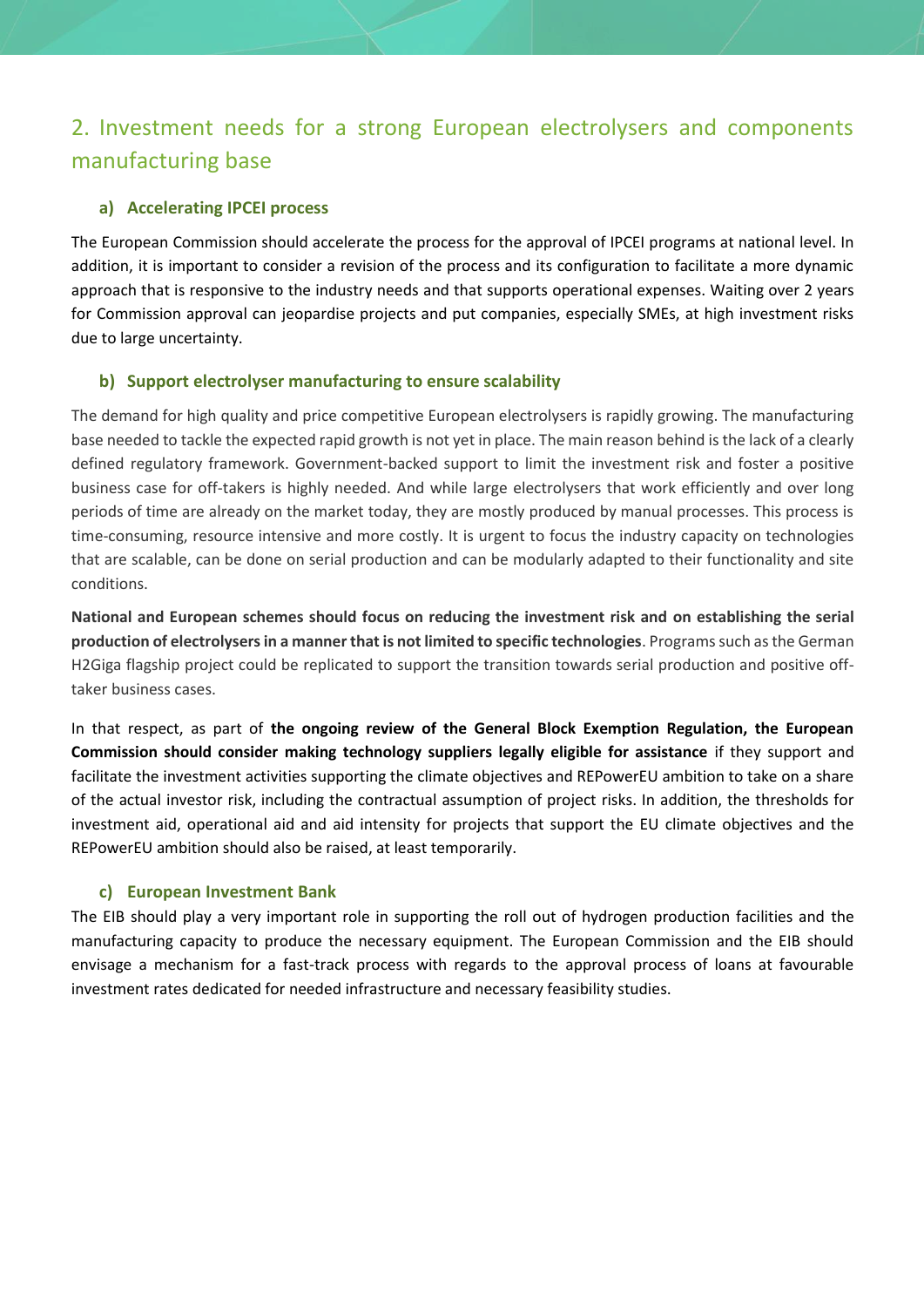## 3. International Dimension

Europe will have to import large volumes of renewable hydrogen if it is to meet its ambitious targets stated in the REPowerEU communication. **The European Union will need to build strong and resilient energy partnerships across the globe** that go beyond mere declarations of intent and make it attractive to source climate-related technologies from European companies. The energy partnerships should focus on countries with highly competitive conditions for wind and solar energy to support Europe in meeting its triple energy challenge, and on countries that deliver critical raw materials for the hydrogen value change.

To support these energy partnerships and foster a faster development of hydrogen production projects outside Europe, the European Commission should engage the EIB in discussions on re-defining priority countries for investments to better align them with the objectives of the Green Deal and the REPowerEU communication.

The European Commission should consider how a Global European Hydrogen Facility, based on the model of H2Global could be set up, financed, and be administered and – if appropriate – make a proposal before the negotiations on the EU ETS are finalised. This consideration should include the option to dedicate revenues from the EU ETS for that purpose.